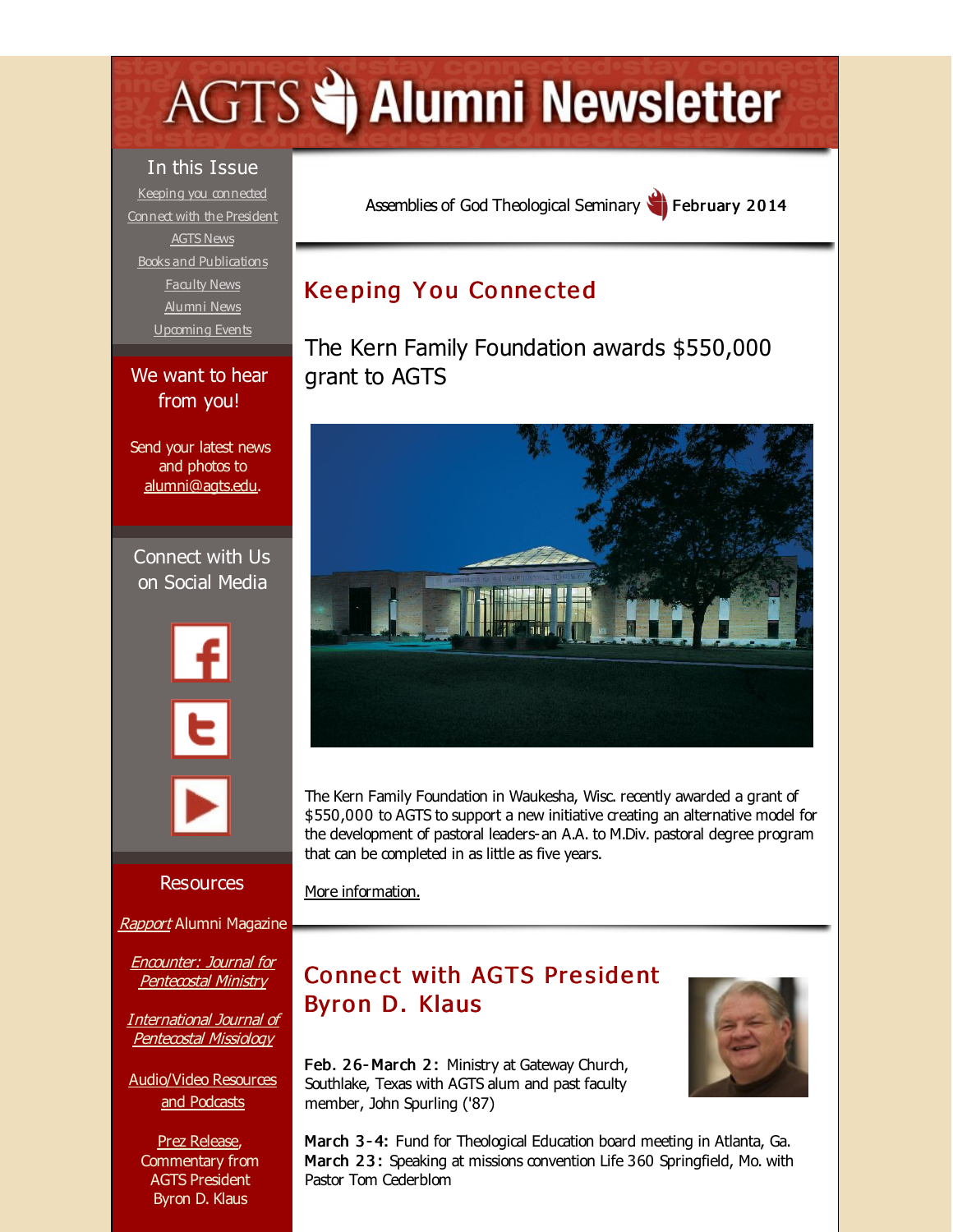#### More [resources](http://r20.rs6.net/tn.jsp?f=001cDrjjbWkjxRb2VZL-1on2euMbAEGY1t4umv0SFY3vfDL8CWjlIIhQImPruePR-YbFCiC8p8rgXnoJkUwTNAeFq_pzfAfmlM6f7LQjIdFlI61-y4lFd8yZaU8G2WxC5Q9ovyoUa9T0-mp1_TmzszhCMXSnX7fIWX3lOgFxVHFiqQNq6fTjsc060ggbB3E3-9miasG-p5bIyU=&c=&ch=)

Contact Us

Dorothea J. Lotter Director of Institutional & Alumni Relations [dlotter@agts.edu](mailto:dlotter@agts.edu) (417) 268-1022

Deborah Fegler Development & Alumni **Coordinator** [dfegler@agts.edu](mailto:dfegler@agts.edu) (417) 268-1012

Jennifer S. Hall Promotions Coordinator [jhall@agts.edu](mailto:jhall@agts.edu) (417) 268-1024

[alumni@agts.edu](mailto:alumni@agts.edu) [www.agts.edu/alumni](http://r20.rs6.net/tn.jsp?f=001cDrjjbWkjxRb2VZL-1on2euMbAEGY1t4umv0SFY3vfDL8CWjlIIhQGAGnYmKDiVgN3SJeWphpE4LgPtWJv2Y9SE6wKENlkqcf2cWhN3PmejeLohKsugGOEFaLlPsDH9eqvDU6yXppUssKAjc9ss8qh4mMuIA5mKgW9DwbxDaHIjEIQVnJJ-BWQ==&c=&ch=)

#### Invest in Student **Scholarships**

Donate to the Pentecostal Leadership Fund for AGTS student scholarships:

\* [Online](http://r20.rs6.net/tn.jsp?f=001cDrjjbWkjxRb2VZL-1on2euMbAEGY1t4umv0SFY3vfDL8CWjlIIhQJczqicysnJ9moOtMxU4O48vkL0d0Y1tO3pF7nAIF84ZJVauyv3GCUXKaYWUwAQ3mHQ92PE21gIRPtXUAmUMLwyL6BFYhGS3IzRXhmMCYAV6FnVsX-5eCdvWuge_RvN-JfdeOZunLCUESnYC9s5fEpBwBVLaqzhcLw==&c=&ch=)

\* 417-268-1012

\* [development@agts.edu](mailto:development@agts.edu)

## **DONATE**

Below: Dr. Klaus with Dr. Mike Beals at his inauguration as president of Vanguard University, Costa Mesa, Calif., February 7. President Klaus taught Beals when he was on the faculty at Vanguard.



#### **AGTS News**

#### AGTS unveils new hybrid degree---Master of Pastoral Leadership

This spring AGTS will unveil an in-service, hybrid degree that allows people in full-time ministry to pursue a master's degree without having to relocate. The new Master of Pastoral Leadership will incorporate online and face-to-face learning experiences. It will require just six visits to the Springfield campus over the course of two years.

"I'm excited about starting this program because I see a plateau in my leadership skills. I know there's more," said Greg Preston (right), executive pastor at Eastside Community Church, Gahanna, Ohio. "I believe this will challenge me to go to a new level spiritually, academically and personally."



For more information about the MPL degree see the press [release](http://r20.rs6.net/tn.jsp?f=001cDrjjbWkjxRb2VZL-1on2euMbAEGY1t4umv0SFY3vfDL8CWjlIIhQOnoJ_BVAoPadxG7pN0BIQFm2hgNh6b10jcbipHAlGuNf1e_QbLhFKKjA_tCM7TkzF3AYkvuvHlpU-4Q7qdJEyDu_W7uWMpQ-O4oCOnbQVksTaYeKoPmZ_tq5ufjeEAHknHchNhIlxoqHfoQuDJGFhrWD0APvz8BOqD_mNS1I-1s&c=&ch=) and/or contact Randy Walls at 1-800-467-AGTS or [rwalls@agts.edu](mailto:rwalls@agts.edu).

#### Annual AGTS Golf Tournament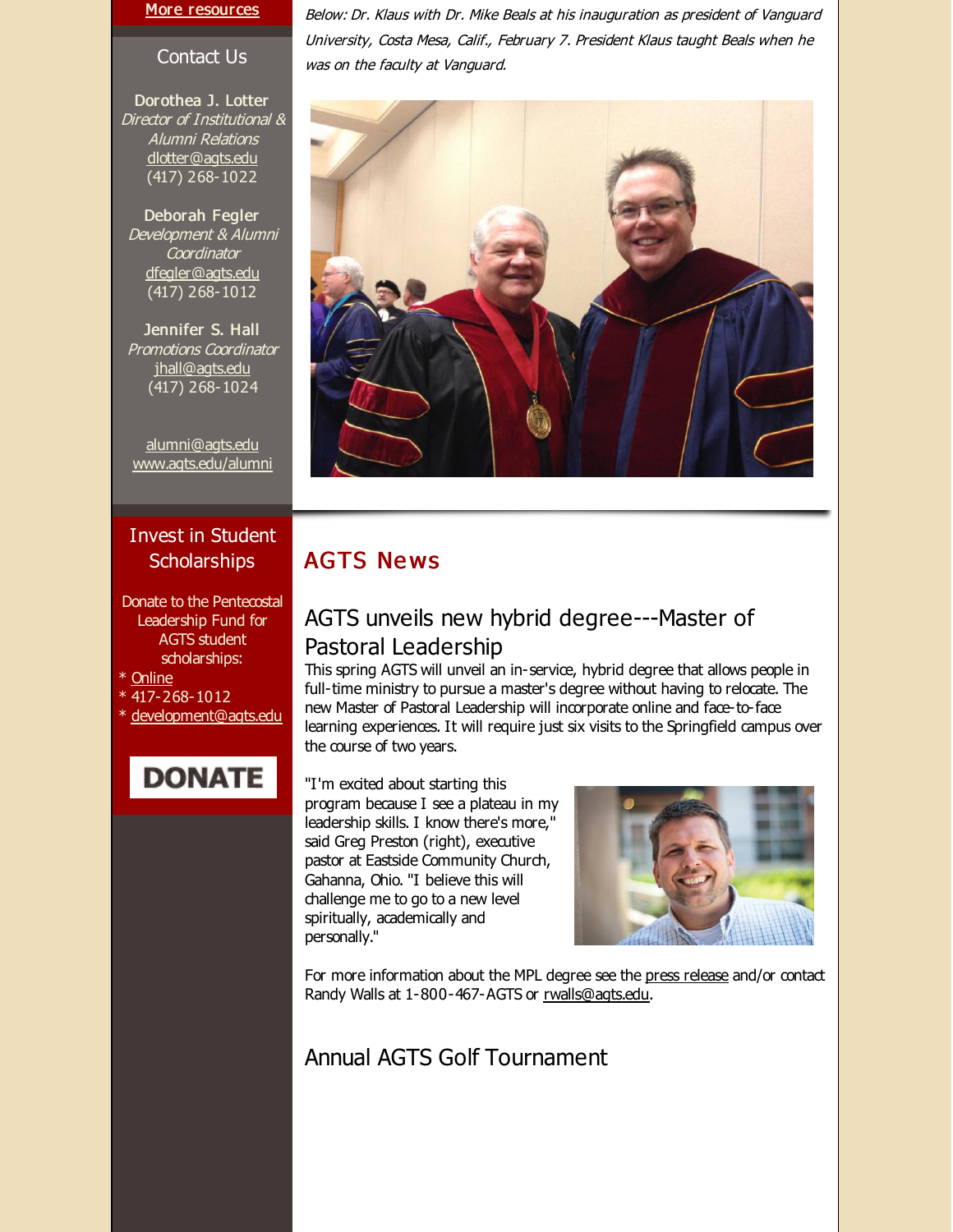- May 1 at 8:30 a.m. at Millwood Golf and Racquet Club in Ozark, Missouri
- All proceeds go to student scholarships.
- Special pricing for AGTS 2014 graduates, alumni, and students.
- For details, contact Bryan Chambers in the Development Office or 417- 268-1020.
- Register at [www.agts.edu/golf](http://r20.rs6.net/tn.jsp?f=001cDrjjbWkjxRb2VZL-1on2euMbAEGY1t4umv0SFY3vfDL8CWjlIIhQHIQlrantV-_Zi1KTPX5_Ou--C30c74AU8xW-yOXzYQmVrnoaH-Ndn09b9FgLoKuLaFhbiqRA2p8Qzccim8zx9rx6PqTcH7NpuQOyQiGao-aYlQvc2bLnD8=&c=&ch=).
- See [pictures](http://r20.rs6.net/tn.jsp?f=001cDrjjbWkjxRb2VZL-1on2euMbAEGY1t4umv0SFY3vfDL8CWjlIIhQOnoJ_BVAoPaI7kDZcsXZkWdbEpz70en-PwWLNvWfnbplMRsowGRBCtN8OSVso8-VshLXNF-xuzlHTSy6g7gr2pXPgsBVA3Ylgwue0abnsXYGmaCpWxgVc_1lfGWX3jzqlIa7mxhldfIAYAB-YAFTEBX0ff8-rjnlDU7Re-WEKnV2sIZTbcTHmMy4r5br24n4X4wlXULI77Z-nBcmwEefitX1EfXWtqVEA==&c=&ch=) from last year!



Watch Del Tarr's moving message "Sow in Tears"



Do you miss hearing Del Tarr's African stories? Well, here is your chance to get a good rich dose. Watch Dr. Tarr, AGTS president from 1990 to 1999, as he speaks during the Horton [Lectureship](http://r20.rs6.net/tn.jsp?f=001cDrjjbWkjxRb2VZL-1on2euMbAEGY1t4umv0SFY3vfDL8CWjlIIhQOnoJ_BVAoPaStMZDLH4J-5UMk81O_BJzVx6PaBK0jp45j3grxzpm7AzCrZLj5ujxIfMEtxRFNDfpNpJSW_h0rTr6bPHW13HHsJWRyXEq3inSJKBff6C6YbQRlKEempUbvS_mbgdQU8U_gosbhkxCT0S4sNNg4vpdVNOqAIoDr8AYPZ-2UsujrQ7O01wLg-44w==&c=&ch=) Series at Evangel University.

## 2014 Annual Meeting of the Society for Pentecostal Studies

The annual meeting of the Society for Pentecostal Studies will be held at Evangel University, March 6-8, 2014 in Springfield, Mo. This year's theme is: "Hermeneutics and the Spirit: Identities, Communities, and the Making of Meaning." Opening plenary session begins at 7 p.m. on March 6 and is open to the public. Registration is required for all other SPS sessions. More [information.](http://r20.rs6.net/tn.jsp?f=001cDrjjbWkjxRb2VZL-1on2euMbAEGY1t4umv0SFY3vfDL8CWjlIIhQGW1Oec1NNitTwO_mE562XknAFxPq9UN4TLoRxZO9Og9q9Zm80v3P2qQJMOp90b4uSDNigW2MBWuJhR5-QjMCWNAOM7msutfLrAn5u7Vf2iy2sjYVRofY3hcVSNfjqFAZ3lR-shq_1fMrzGccVWb7OV93i1HztdeSw==&c=&ch=)

A number of AGTS faculty and administrators are participating:

- Lois Olena, Executive Director
- Chairing sessions: Byron Klaus, Roger Cotton
- Interviewees: Deborah Gill, Stephen Lim
- To be honored: Benny C. Aker, AGTS Professor Emeritus of New Testament Exegesis

Presenting papers:

- David Bundrick: "Surprising Bed Fellows: The Hermeneutics of Faith and Science Integration"
- Roger Cotton: "Reading Leviticus Consistently: A Hermeneutic for Applying Both Clean/Undean and Homosexual Behavior Prohibitions Today"
- Deborah Gill: "On Pentecostal Spirituality: The Quest for a Deeper Formation"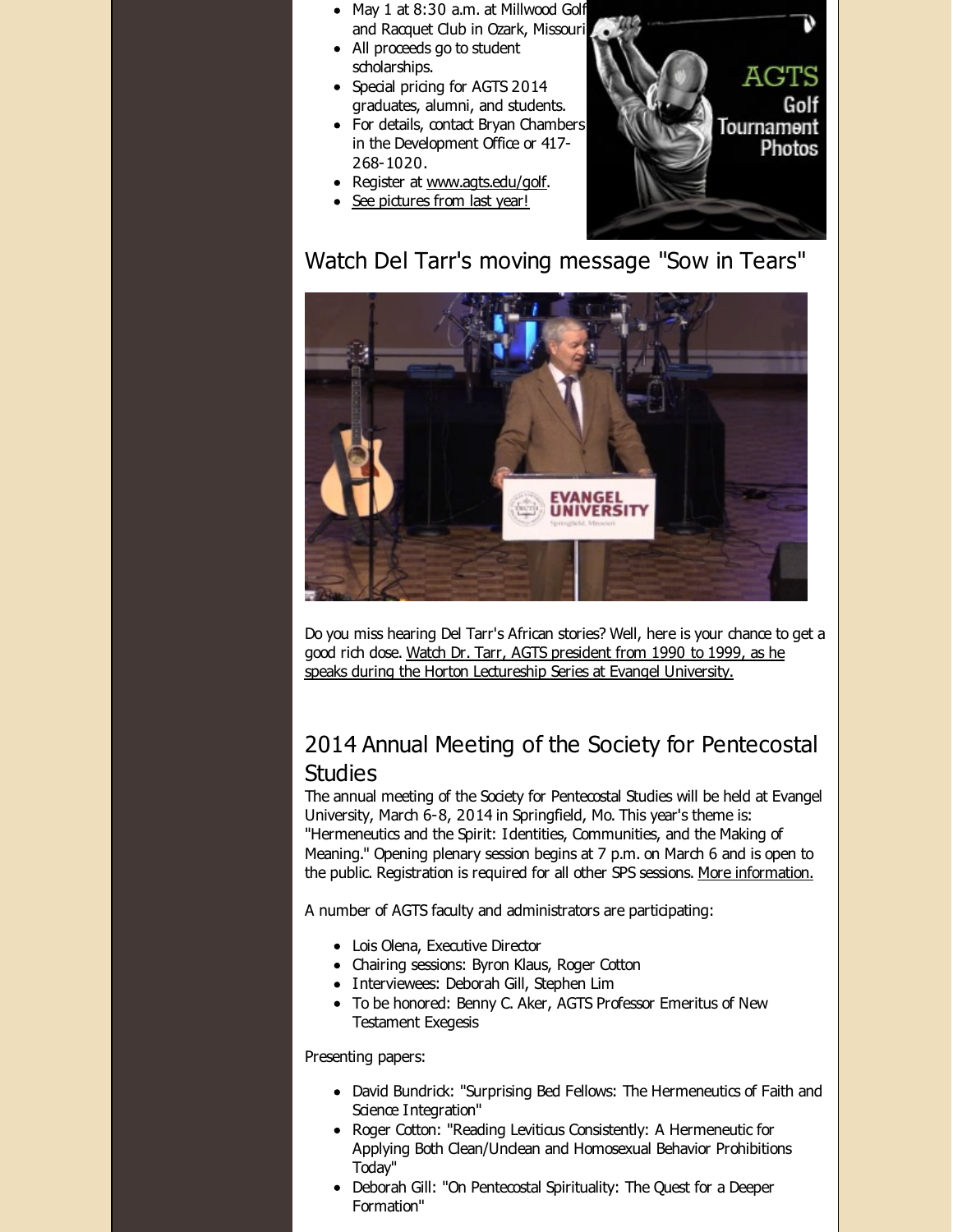- Mark Hausfeld: "The Persona and Work of the Holy Spirit in the Process of Contextualization Using the Missional Helix"
- James Hernando: "Pentecostal Hermeneutics and the Normativity of the Apostolic New Testament Community"
- Paul Lewis: "Hermeneutics and the Church of the East in First Millennium Missiological Context of Central/East Asia: Lessons for the Contemporary Globalized Church"
- Stephen Lim: "Connecting Personal and Spiritual Growth: The Neglected Link in Discipleship"
- Johan Mostert: "Outcomes-based Research on Spirit-filled Discipleship: Progress Report (Year II)"
- DeLonn Rance: "Fundamental Missiological Declarations: A Review of 'Misiones en Conjunto de las Asambleas de Dios de Iberoamérica' Identity"
- Valerie Rance: "Biblical Personalities and Trauma: Towards Theology of Wellbeing"

## Refer a Student

Do you know someone interested in attending AGTS? Use this web [form](http://r20.rs6.net/tn.jsp?f=001cDrjjbWkjxRb2VZL-1on2euMbAEGY1t4umv0SFY3vfDL8CWjlIIhQEcnukb-Gfo8EJBz1Xpk5YULGmh5vZTXtUmHJfsvMaooj1UqhXM3RoEg88aJxuXmSKiOOTa11FjWj39v8aPy1YpYqtrRoVu_9cv69DIVnEoXRzz7QW8Qdxl3CUvbo6H_mQ==&c=&ch=) or connect with Dr. Mario [Guerreiro](http://r20.rs6.net/tn.jsp?f=001cDrjjbWkjxRb2VZL-1on2euMbAEGY1t4umv0SFY3vfDL8CWjlIIhQL8luhx2J_43qOPjWzVqQayysIgp8nxyxHvMB1t9jXImuY0ZgWWMietCB-kxBjddvE2hp-PwQMUc4HyLNOKQsGlVO-STHg1wkaXi1Z4ANeIU-RVeQqkOuMxeLgoCISM9UGO4LgXTaGnqxy33OhP60TE=&c=&ch=), AGTS director of Enrollment Management.



#### Books and Publications

Mark [Wootton](http://r20.rs6.net/tn.jsp?f=001cDrjjbWkjxRb2VZL-1on2euMbAEGY1t4umv0SFY3vfDL8CWjlIIhQOnoJ_BVAoPawo-LIIUY9hfnaxCBad5Y9PwLnnP45LTJHitTjorm8pzqfNWROWFt86uYbRo6sOZ8KOzGRiJxYVdIoidy7ljif1Z98I6xRucDj0SXoba8w7g6w7RGuglH2fy_5gb-kx74Fn3bgSZcmnMw9fX_D4BXsy1xjWceca99DfOsBiBVoXw=&c=&ch=) (D.Min. '03), professor of Pentecostal leadership at Evangel University, has been invited to feature his book, The Complete Pentecostal, in Life Publishers' journal for European pastors.



Life Publishers is a Christian multiplatform publisher that provides evangelical literature in more than 30 languages.



They will release one chapter of The Complete Pentecostal in each issue of their quarterly journal. The first issue was published in January 2014.

"The publishers of the journal already have translated this book into Thai and Burmese for distribution," Wootton

said. "It is an honor to have it released now in Eastern Europe."





The book [Deborah](http://r20.rs6.net/tn.jsp?f=001cDrjjbWkjxRb2VZL-1on2euMbAEGY1t4umv0SFY3vfDL8CWjlIIhQHRUPuOp_0gElnIJATXk0Y_cAajmo2Z7W8ReWoxn2i-LabF-19sLlWwsX_-gA69OkaB-aOxr9QdsdRyJ918QIESAjaIq_39s0f76zdJ0hIfvaF2i_-zifOMkF_JAeOeVZkUi0Px7JulC&c=&ch=) Gill (left, '78/'79) coauthored with Dr. Barbara Cavaness Parks (right, '75), God's Women Then and Now, has now been published in a fourth language (Finnish) by Aikamedia Oy, 2014. It was originally published in the English language by Grace and Truth, 2004, with a revised edition in 2009.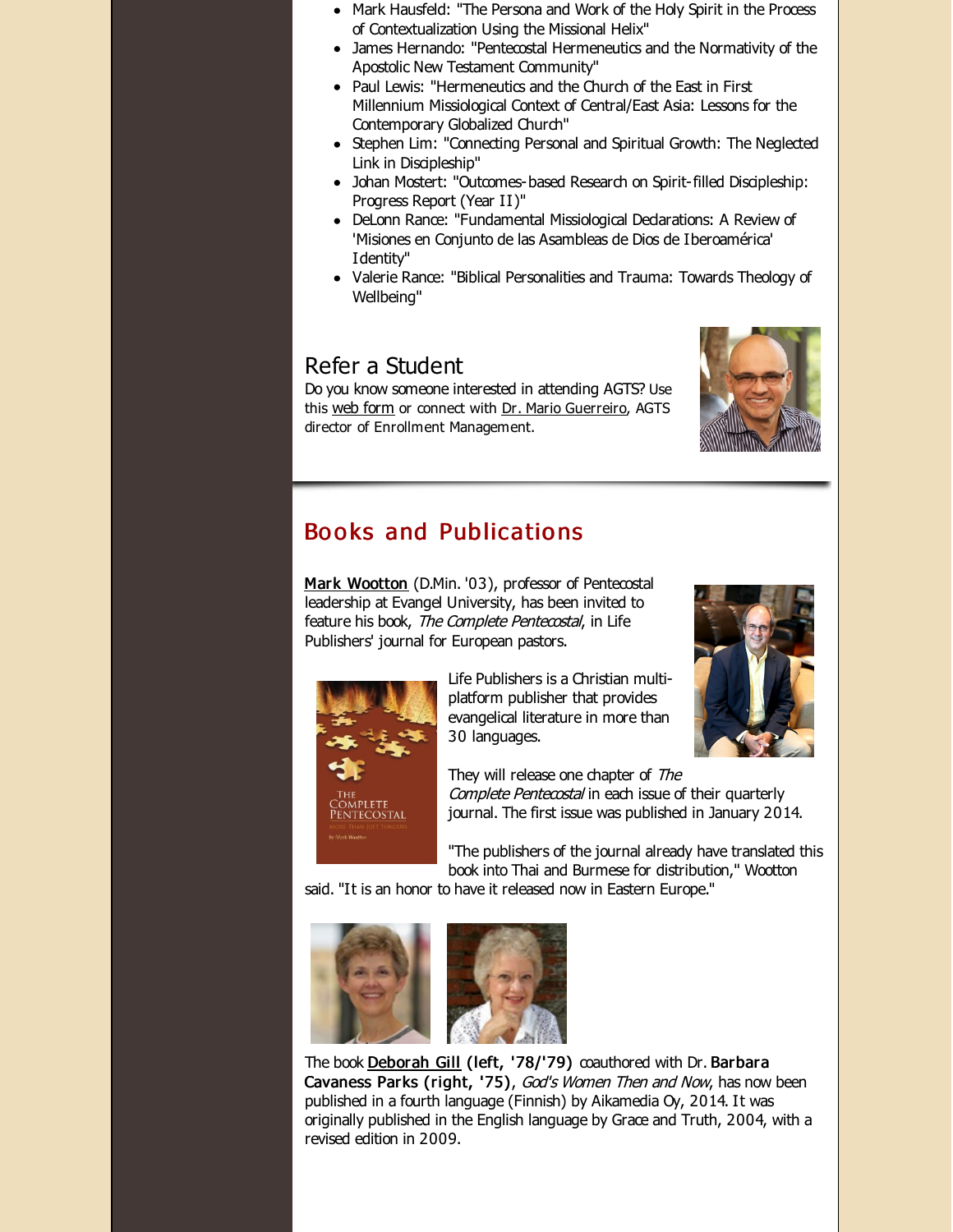

Johan [Mostert](http://r20.rs6.net/tn.jsp?f=001cDrjjbWkjxRb2VZL-1on2euMbAEGY1t4umv0SFY3vfDL8CWjlIIhQEj_P5Ktaff862_NxIhXTt4oPf8Go-66uZmkMRuhx0zyEU12JYpMBUOh3ysM88Rq-NoMzWO-oVr6q0mwF3prnCr3qKoYPNhmXaw_V_jR88IkY1HKmxcXsclQZS60Ezew9xx-VJaRXkS124Sghafa79E=&c=&ch=) wrote a chapter, "Ministry of Mercy and Justice," in the book entitled, Pentecostal Mission and Global Christianity, edited by Wonsuk Ma, Veli-Matti Karkkainen, and Kwabena Asamoah-Gyadu, published by Regnum Edinburgh Centenary Series, Volume XX, and is now in print.

## **Faculty News**

#### [Deborah](http://r20.rs6.net/tn.jsp?f=001cDrjjbWkjxRb2VZL-1on2euMbAEGY1t4umv0SFY3vfDL8CWjlIIhQHRUPuOp_0gElnIJATXk0Y_cAajmo2Z7W8ReWoxn2i-LabF-19sLlWwsX_-gA69OkaB-aOxr9QdsdRyJ918QIESAjaIq_39s0f76zdJ0hIfvaF2i_-zifOMkF_JAeOeVZkUi0Px7JulC&c=&ch=) Gill ('78,'79)

- March 26: Will speak on "Don't Go Empty Handed," the final message in her series, "A Revelation of Worship," at Maranatha Village Chapel, Springfield, Mo.
- March  $27-28$ : Will attend, as a member, the AG Multi-Ethnic Task Force meeting at the AG National Office

#### Mark [Hausfeld](http://r20.rs6.net/tn.jsp?f=001cDrjjbWkjxRb2VZL-1on2euMbAEGY1t4umv0SFY3vfDL8CWjlIIhQINm8VTc_KNIjgLCdj6jdPyw3sXvHBC9M7PNO0HMgZ2MjAntNg_aM8Ig7cAZkvwNdsGPYHhf-ie33l5yFcJdYVIZTENhif7R3YbHSw2Jn4KZQENQ96hP6kJeGAhDPpHNRTPJJcOFcyrrTwzWtzcHyFs=&c=&ch=) ('83 )

- March 2: Will speak at two Sunday morning services at Trinity Assembly of God, Lutherville, Md.
- March 16: Will speak at the Mission's Banquet at the Restoration Church in St. Peters, Mo.

#### [DeLonn](http://r20.rs6.net/tn.jsp?f=001cDrjjbWkjxRb2VZL-1on2euMbAEGY1t4umv0SFY3vfDL8CWjlIIhQFrjE5ifGmsDb-PiZWXqLkqnTNq5XBdngFKbKt-WO7O_SOI3NcFnL8tju90KzPtqQqnApi0JOC4VqM1ksB2QBeNy551-UwgRFKi84SfX1SkDIohOc0GKR1-uHFjfBwFWNdseWxQF9GFw&c=&ch=) Rance ('83 )

- March 10-13: Will preach at the Latin American Educator's Summit, San Salvador, El Salvador
- March  $24-18$ : Will attend committee meetings for Latin America's AG Executive Leadership, Guayaquil, Ecuador
- March 30-April 4: Will direct and participate in the "Together in Missions" AG Missions Consultation, Santiago, Chile

#### [Charlie](http://r20.rs6.net/tn.jsp?f=001cDrjjbWkjxRb2VZL-1on2euMbAEGY1t4umv0SFY3vfDL8CWjlIIhQDxtlP84RBy7OTFBPB996WXH5hZG9YCJgaysVYiwJwhbKOXDMpClXC4svI1I8dUPvBVEtBvBZKQjo6VJG9JMMLmmJI6B98Wg4F3E7aNfuLFDKMWcn-kW5PAIlQP8JS9A_1c2hoMh9WpL&c=&ch=) Self

• March 27- April 16: Will teach two dasses, "Apologetics" and "Church History" at Asia Theological Center for Evangelism and Mission, Singapore

## Alumni Ne ws







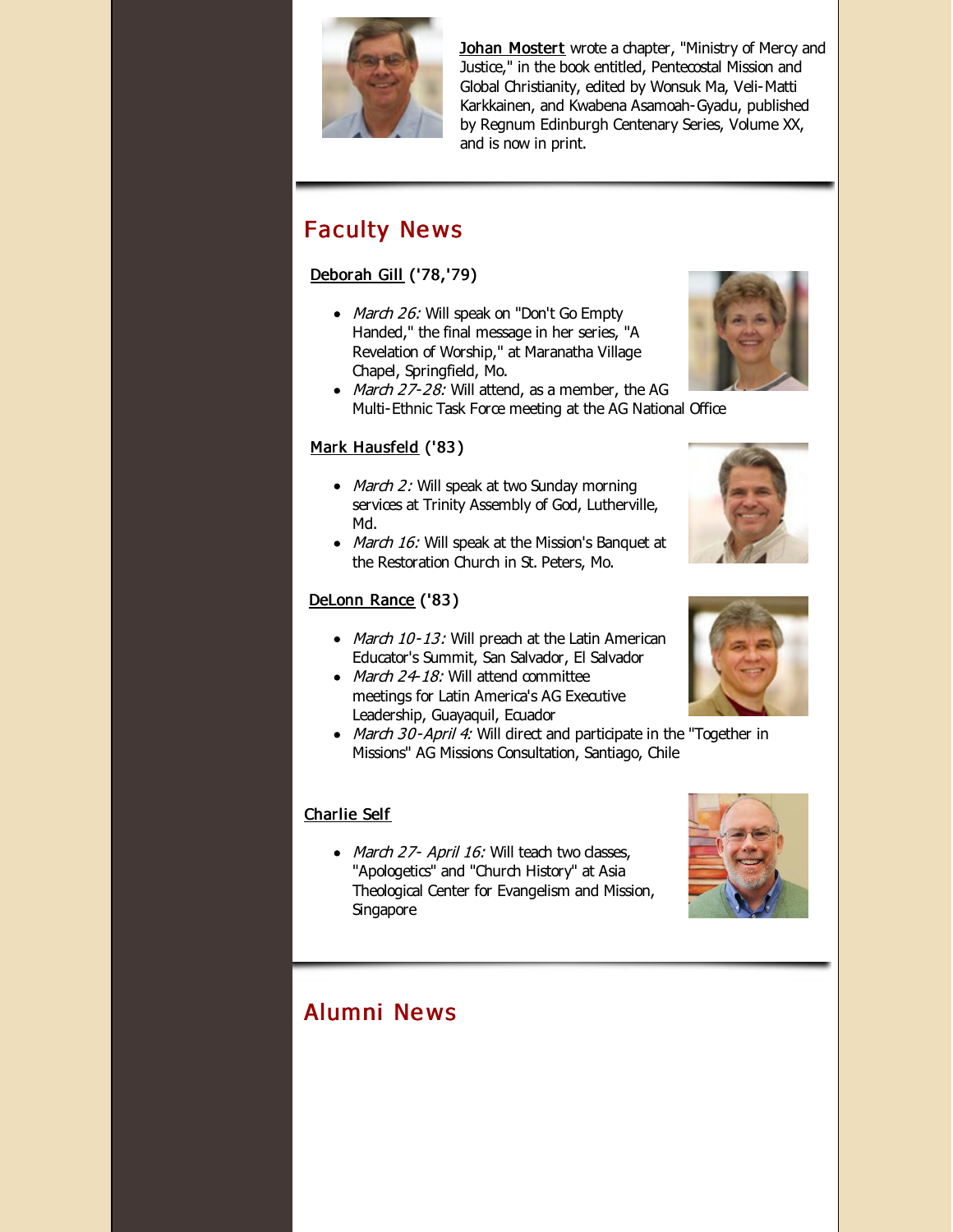

Paul ('77/'94) and Barbara (Cavaness, '75) Parks are missionary educators working with Global Initiative: Reaching Muslim Peoples. Paul traveled to Cameroon, Central Africa, for his first teaching trip of 2014. He flew to the capital and then took a 14-hour train trip to the north, where the population is 80% Muslim. He spoke at Northern Full Gospel Bible Institute and was the first white person to teach at the school.

Phyllis Cashman ('98) passed away in January. Phyllis was a homemaker and had lived in Branson West, Mo. since 1989, having come from West Long Branch, N.J. She was married to Jim Cashman and was a member of the United Methodist Church of Kimberling City, Mo.





Kirk Jones ('12 ) spoke recently in chapel at AGTS and is Missionary-in-Residence at Evangel University. The Jones family have served as missionaries to Panama's children for over 20 years. Kirk, Yvonne, and Gracie return to Panama this summer.

Elga Comellas ('97) and friends from the Florida multicultural district visited AGTS in January. Elga is the Christian education director at the district office in Orlando, Fla.



## Upco ming Eve nts

#### Society for Pentecostal Studies

The 2014 SPS Annual Meeting, hosted by Evangel University, will be held in Springfield, MO, March 6-8, 2014.

#### AGTS Passion Week Chapel Services

Alumni are invited to join us for these special services in the AGTS Chapel.

- $\bullet$  Monday, April 14, 10 a.m.
- Tuesday, April 15, 6 p.m.
- Wednesday, April 16, 2 p.m.
- Thursday, April 17, 11 a.m.

#### [Graduation](http://r20.rs6.net/tn.jsp?f=001cDrjjbWkjxRb2VZL-1on2euMbAEGY1t4umv0SFY3vfDL8CWjlIIhQOnoJ_BVAoPakXHEc9JHsRLVcdVQaTWc56c3r6iQa7Xm2hGh0t0yB6SONGsjy4C989xd7pDXPqYeEUqbh1VoqtGWdXQut_H4ZyQk8OfUMuxhwSy1LmR-pqlyGBvXpC_Vwj49t2DPpzsPLoY08hORFyI=&c=&ch=) Events

May 1: AGTS Golf [Tournament](http://r20.rs6.net/tn.jsp?f=001cDrjjbWkjxRb2VZL-1on2euMbAEGY1t4umv0SFY3vfDL8CWjlIIhQE8rqHumVORoyweTpHXOQAdkddAK5IrSqp3X1wT7Y1YH722R4Giw6zl9IhW5pmLxVV6j8stCJ948u5LK4uLb6C-J4aQfjJzfl2h86zYnSS7pL_sJ-8YySz7pGEW0ZFqD-2fcpDcdYC5OkKDCX98SCeI=&c=&ch=), 8:30 a.m., Millwood Golf and Racquet Club in Ozark, Missouri